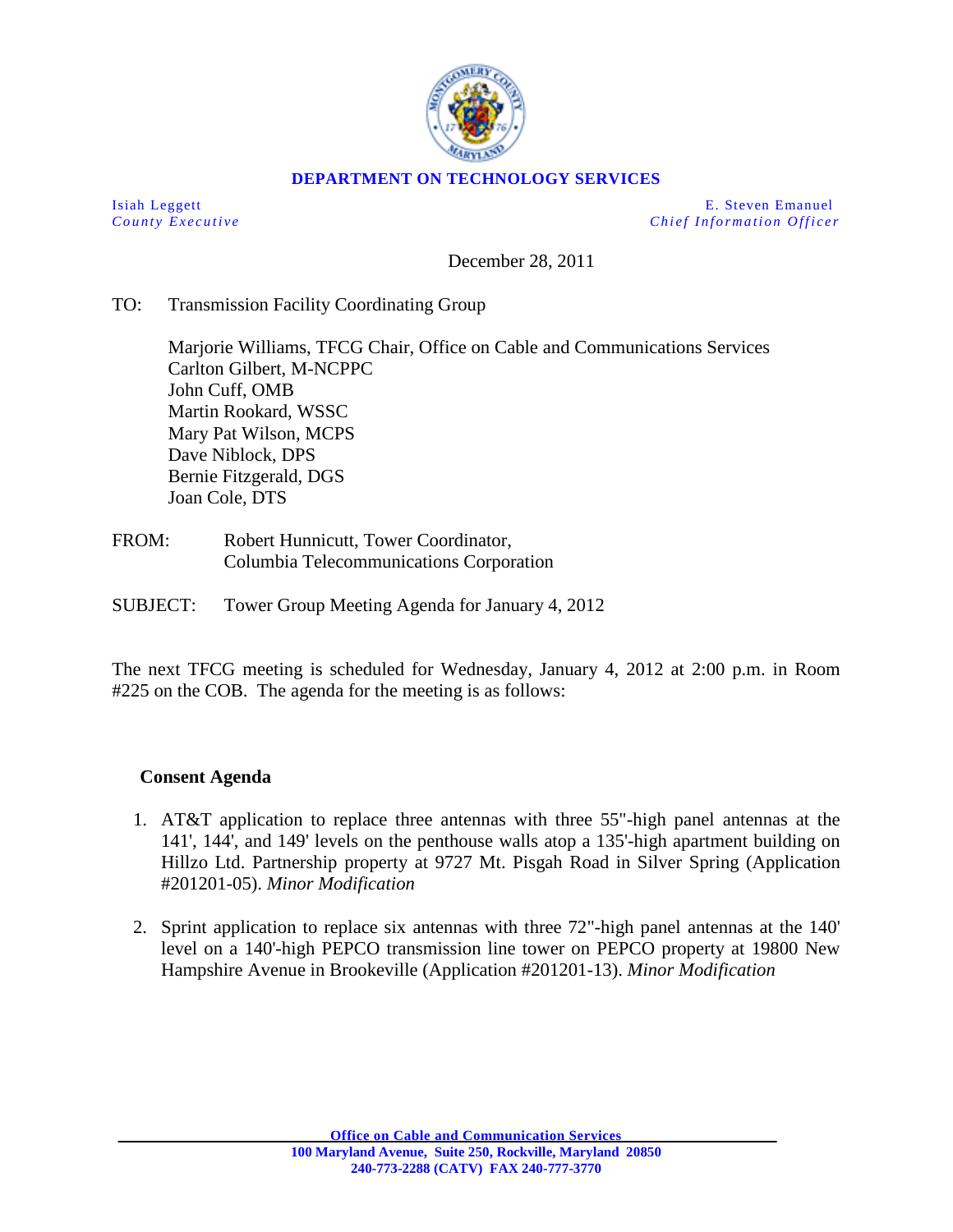## **Regular Agenda**

3. Sprint application to replace five antennas with six 72"-high panel antennas at the 33' level on the penthouse walls atop a 25'-high office building on 14301 Layhill Associates, LLC property at 14301 Layhill Road in Silver Spring (Application #201201-01). *Minor Modification*

*Conditioned on painting the antennas to match existing ones and on any modification that may be needed to the special exception for this site.*

- 4. Sprint application to replace six antennas with six 72"-high panel antennas at the 100' level on a 142"-high monopole on River Road Development, Inc. property at 14100 River Road in Potomac (Application #201201-02). *Minor Modification Conditioned on approval from the FCC for use and activation of service for those frequencies and assignment of those frequencies by LightSquared to Sprint.*
- 5. Sprint application to replace six antennas with six 72"-high panel antennas at the 128' level on a 130'-high tower on American Tower, Inc. property at 12419 Middlebrook Road in Germantown (Application #201201-04). *Minor Modification Conditioned on approval from the FCC for use and activation of service for those frequencies and assignment of those frequencies by LightSquared to Sprint.*
- 6. Sprint application to replace three antennas with six 72"-high panel antennas at the 119' and 124' levels on a 134'-high PEPCO transmission line tower on PEPCO property at 8700 Snouffer School Road (block of) in Gaithersburg (Application #201201-07). *Minor Modification Conditioned on approval from the FCC for use and activation of service for those frequencies and assignment of those frequencies by LightSquared to Sprint.*
- 7. Sprint application to replace six antennas with six 72"-high panel antennas at the 140' level on a 150'-high monopole on Helen Pyle, et al. property at 211 Ednor Road in Silver Spring (Application #201201-08). *Minor Modification Conditioned on approval from the FCC for use and activation of service for those frequencies and assignment of those frequencies by LightSquared to Sprint.*
- 8. Sprint application to replace three antennas with six 72"-high panel antennas at the 157' level on a 180'-high monopole on M-NCPPC property at 12102 Alpert Lane in Wheaton (Application #201201-09). *Minor Modification Conditioned on submission of written notice from M-NCPPC that Sprint has approval to make these modifications and on approval from the FCC for use and activation of service for those frequencies and assignment of those frequencies by LightSquared to Sprint.*
- 9. Sprint application to replace six antennas with three 72"-high panel antennas at the 220' level on a 225'-high lattice tower on Douglas and Robin Lechlider property at 6300 Damascus Road in Gaithersburg (Application #201201-10). *Minor Modification Conditioned on approval from the FCC for use and activation of service for those frequencies and assignment of those frequencies by LightSquared to Sprint.*